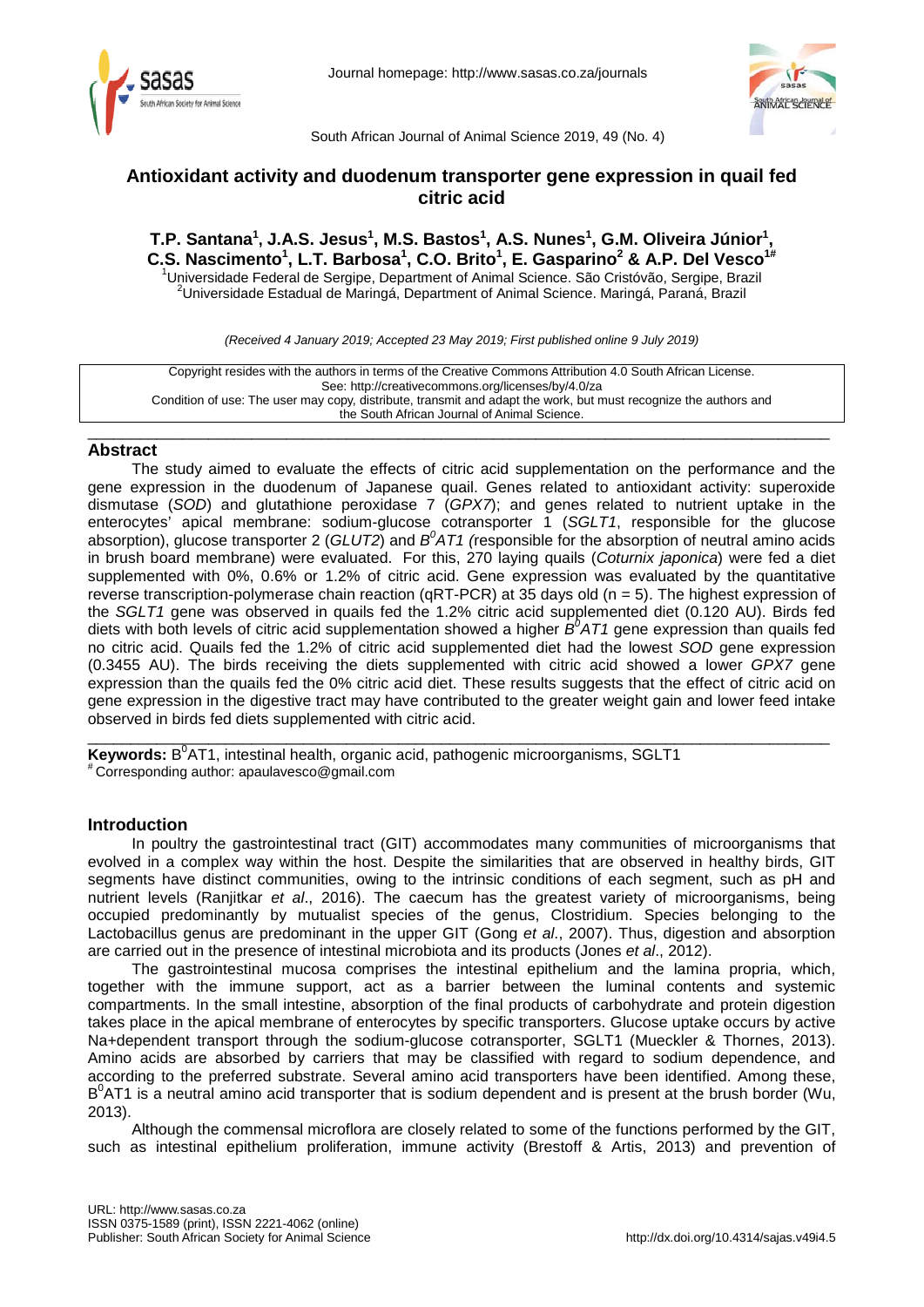colonization by pathogenic bacteria (Forder *et al*., 2007), contamination with pathogenic microorganisms can cause intestinal damage, which affects the gut physiological function and causes reduced feed efficiency and increased mortality in poultry. To maintain GIT health, specialized cells that recognize phagocyte pathogens eliminate them under reactive oxygen species (ROS) action. The ROS that are produced to eliminate pathogenic bacteria in turn must be neutralized by antioxidant components. Some of these components are antioxidant enzymes, such as superoxide dismutase (SOD), and the enzymes that are involved in the glutathione complex, such as glutathione peroxidase and glutathione reductase (Paiva & Bozza, 2014).

The balance among the GIT microorganisms and that between the microorganisms and the host are critical for homeostasis, and therefore the health of the GIT. Thus, additives with possible microbial modulation actions have been studied. Among these, citric acid has been shown to change the intestinal histomorphology and increase villi height, and therefore the absorptive area (Adil *et al*., 2010). Citric acid can also reduce the microbial population, thus increasing the availability of nutrients for the host (Hassan *et al*., 2016).

This study was conducted under the hypothesis that citric acid supplementation could alter the composition of the microflora, ensuring intestinal health and thus improve development of birds. Therefore, the present study aimed to evaluate the effects of citric acid supplementation on the expression of genes related to antioxidant activity, namely *SOD, and GPX7*, and genes related to nutrient uptake in the enterocyte apical membrane, such as *SGLT1*, *GLUT2* and *B<sup>0</sup>AT1* in the duodenum of laying quail.

### **Material and Methods**

This experiment was approved by the Committee on Animal Care of the Universidade Federal de Sergipe (protocol number 09/2015).

A total of 270 female quails *(Coturnix japonica)* at nine days old (22.7 ± 0.9 g) were used in the experiment. The experiment was conducted in a completely randomized design with three treatments, namely the diet supplemented with 0%, 0.6% or 1.2% citric acid. The animals were separated in collective cages (10 animals per cage), which served as the experimental units  $(n = 9)$ , and were raised under conventional production systems.

During the experimental period, the animals had free access to water and feed. The diet was formulated to meet their nutritional requirements (Rostagno *et al*., 2011) (Table 1). Feed intake was calculated as the difference between the amount of feed offered at the beginning of the experiment and the residues at the end. Weight gain was calculated as the difference between the weight at the beginning of the experiment (nine-day-old quail) and the weight at the end (35-day-old quail). The feed intakes and the weight gains were corrected for mortality.

For the analyses of gene expression levels, five birds from each treatment was used, chosen on the basis of the average bodyweight of each replicate. Duodenum samples were collected and stored in liquid nitrogen at -80 ºC pending total RNA extraction.

The total RNA was extracted using Trizol (Invitrogen, Carlsbad, CA, USA) according to the manufacturer's instructions (1 mL per 100 mg tissue). All the materials had previously been treated with the RNase inhibitor RNase AWAY (Invitrogen, Carlsbad, CA, USA). The total RNA concentration was measured with a spectrophotometer at a wavelength of 260 nm. RNA integrity was analysed using a 1% agarose gel that was stained with SYBR® Safe DNA gel stain (Invitrogen, Carlsbad, CA, USA) and visualized under ultraviolet light (Figure 1). The RNA samples were treated with DNase I (Invitrogen, Carlsbad, CA, USA), according to the manufacturer's instructions, to remove possible genomic DNA contamination.

SuperScript III First-Strand Synthesis Super Mix kit (Invitrogen, Carlsbad, CA, USA) was used for cDNA synthesis according to the manufacturer's instructions. The samples were stored at -20 ºC until further use. The real-time PCR reactions were performed using the fluorescent dye SYBR GREEN (SYBR GREEN PCR Master Mix, Applied Biosystems, Carlsbad, CA, USA). The primers used in the *GLUT2*, *SGLT1*, *B<sup>0</sup> AT1*, *GPX7* and *SOD* amplification reactions were designed based on the gene sequences deposited at National Centre for Biotechnology Information (NCIBI) (accession numbers Z22932, XM\_415247, XM\_419056, NM\_001163245.1, and NM\_205064.1) (Table 2). Two endogenous controls were used, namely *β-actin* and *GAPDH*. *β-actin* (accession number L08165) was selected because the amplification of *β-actin* was more efficient. All the analyses were performed in duplicate, each in a volume of 25 µL.

The primers used in the gene analysis study proved adequate for real-time PCR analysis. Amplification efficiency was similar for the genes of interest, with 90% to 110% efficiency. The analysis of the dissociation curves did not reveal the presence of unspecific products or the formation of primer dimers, which demonstrated the reliability of the data for estimating the mRNA expression of these genes. The *β-actin* that was used as the housekeeping gene did not show statistically significant differences across treatments, which demonstrated the validity of its use as the endogenous control.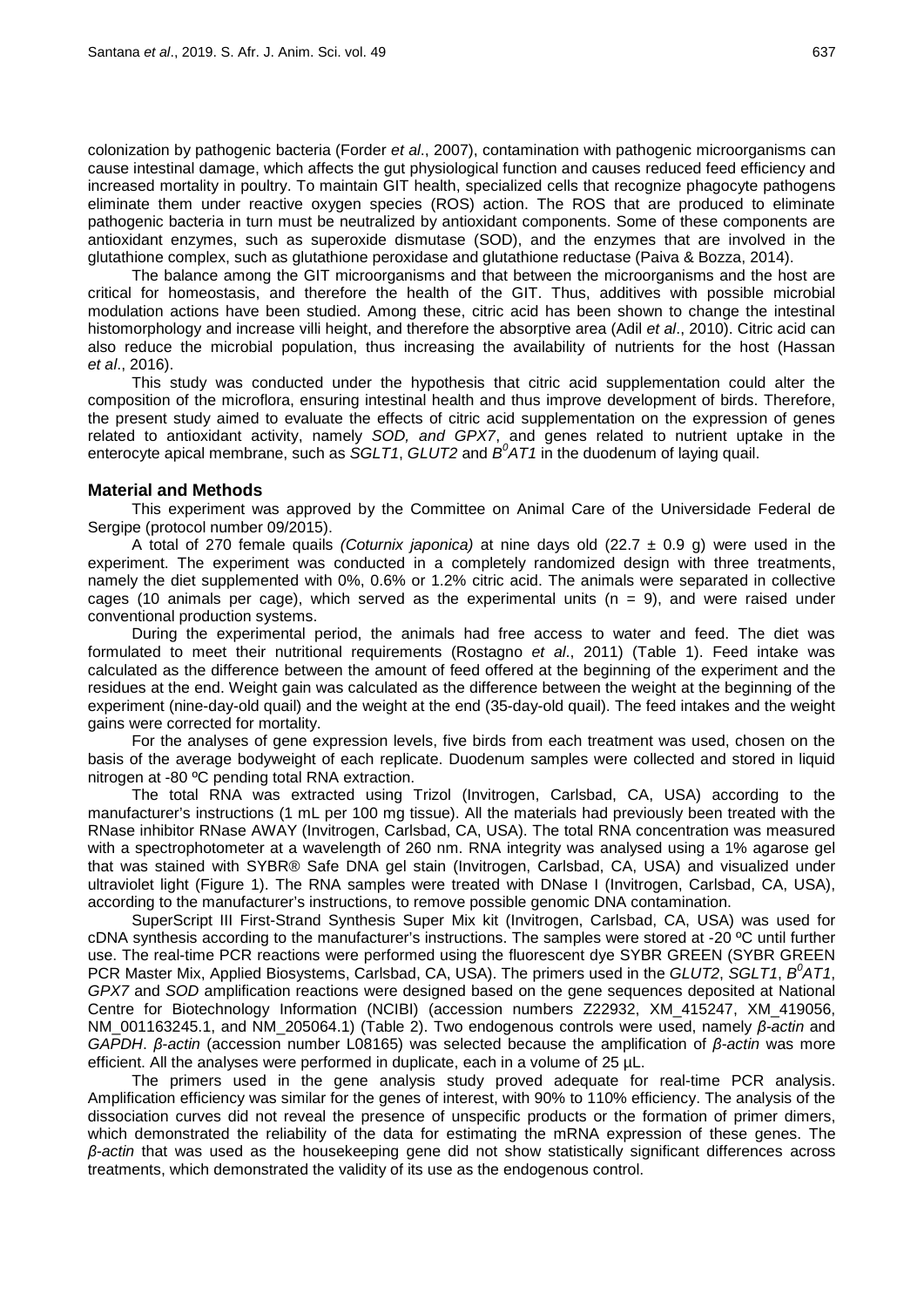|                                | Levels of citric acid supplementation |                |         |  |  |
|--------------------------------|---------------------------------------|----------------|---------|--|--|
| Ingredients (%)                | 0%                                    | 0.6%           | $1.2\%$ |  |  |
| Corn, 8.2% CP                  | 50                                    | 50             | 50      |  |  |
| Soybean meal, 46.0% CP         | 39.8                                  | 39.8           | 39.8    |  |  |
| Soybean oil                    | 3.52                                  | 3.52           | 3.52    |  |  |
| DL-methionine 99%              | 0.046                                 | 0.046          | 0.046   |  |  |
| L-lysine HCl 78%               | 0.002                                 | 0.002          | 0.002   |  |  |
| L-threonine 98%                | 0.03                                  | 0.03           | 0.03    |  |  |
| Citric acid                    |                                       | 0.6            | 1.2     |  |  |
| Salt                           | 0.398                                 | 0.398          | 0.398   |  |  |
| Premix <sup>*</sup>            | 5                                     | $\overline{5}$ | 5       |  |  |
| Inert                          | 1.2                                   | 0.6            |         |  |  |
| Total                          | 100                                   | 100            | 100     |  |  |
| Composition (%)                |                                       |                |         |  |  |
| Citric acid $(g/kg)^{\dagger}$ | 0.0                                   | 600            | 1 200   |  |  |
| Crude protein (CP)             | 22                                    | 22             | 22      |  |  |
| Lysine digestible              | 1.12                                  | 1.12           | 1.12    |  |  |
| Met+Cys digestible             | 0.76                                  | 0.76           | 0.76    |  |  |
| Threonine digestible           | 0.79                                  | 0.79           | 0.79    |  |  |
| Tryptophan digestible          | 0.26                                  | 0.26           | 0.26    |  |  |
| Calcium                        | 0.96                                  | 0.96           | 0.96    |  |  |
| Available phosphorus           | 0.44                                  | 0.44           | 0.44    |  |  |
| Sodium                         | 0.18                                  | 0.18           | 0.18    |  |  |
| AME (kcal/kg) $‡$              | 2 9 0 0                               | 2 900          | 2 9 0 0 |  |  |

**Table 1** Percentage composition of experimental diets (expressed on an as-fed basis) for Japanese quails

\*Supplied per kilogram of diet: 10 000 000 IU retinyl-acetate; 750 000 IU cholecalciferol; 36 IU DL-α-tocopherol; 625 mg thiamine; 1 500 mg riboflavin; 1 250 mg pyridoxine; 5 000 mg cyanocobalamin; 3 000 mg D-pantothenic axid; 50 mg D-biotin; 250 mg folic acid; 6 000 mg niacinamide; 75 g choline chloride; 13 zinc oxide; 12 g ferrous sulphate; 15 g manganese sulphate; 2 500 mg copper sulphate; 50 mg cobalt sulphate; 250 mg iodine; 1000 mg butyl hydroxy toluene

† Values refer only to supplemented citric acid

‡ AME: apparent metabolizable energy

| 1 | 3<br><b>College College</b> | the company's support of the company's | 5 7 9 11 2 4             |  | $6 - 12$ |
|---|-----------------------------|----------------------------------------|--------------------------|--|----------|
|   |                             |                                        |                          |  |          |
|   |                             |                                        | streets through the con- |  |          |
|   |                             |                                        |                          |  |          |
|   |                             |                                        |                          |  |          |
|   |                             |                                        |                          |  |          |
|   |                             |                                        |                          |  |          |

**Figure 1** RNA integrity displayed in a denaturing agarose gel

The 18S and 28S ribosomal RNA bands that are clearly visible, show the intact RNA samples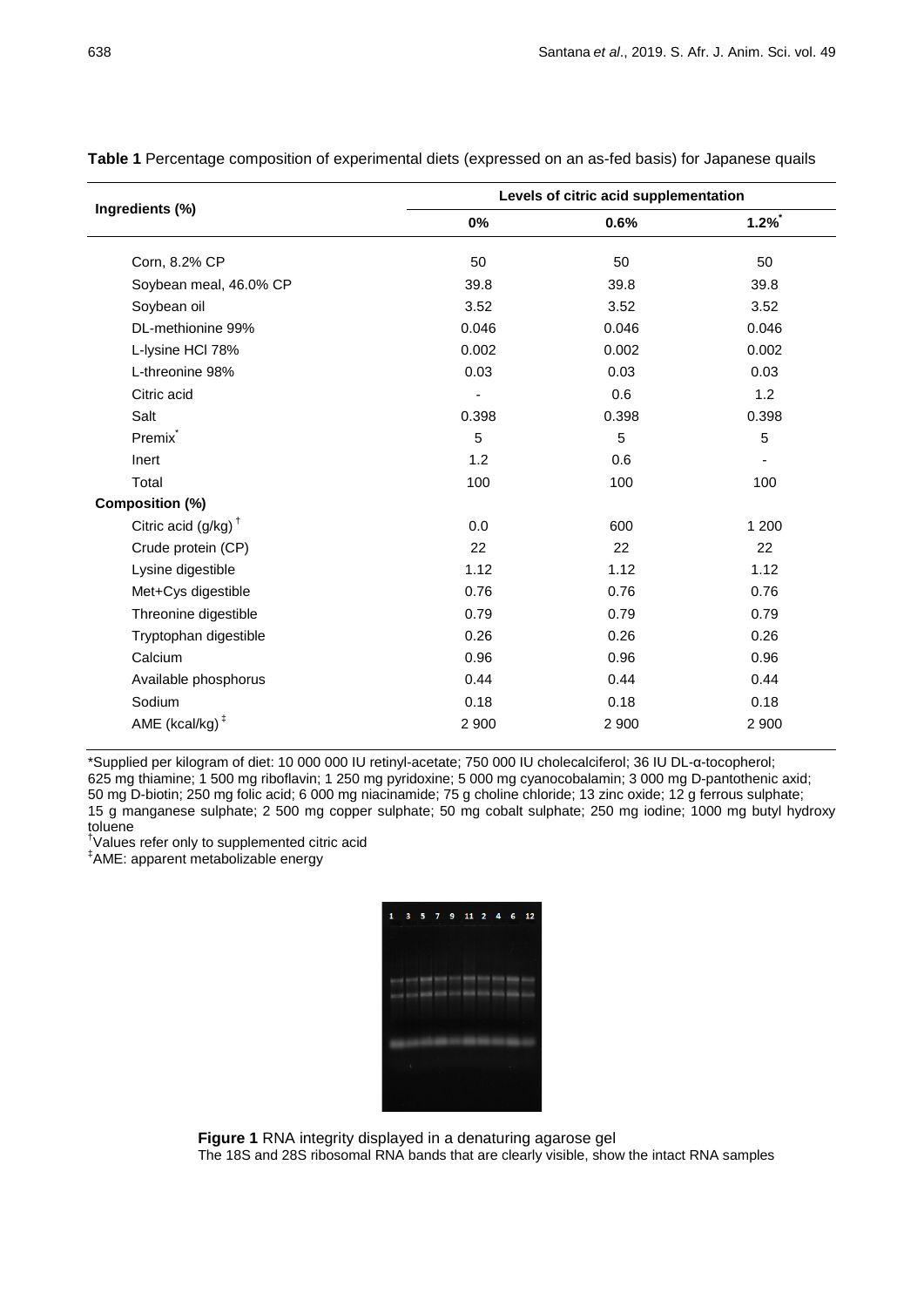| Gene               | <b>Amplicom</b><br>Annealing<br>Temperature (°C)<br>(bp) |                          | Primer sequence (5'-3')     |  |  |  |
|--------------------|----------------------------------------------------------|--------------------------|-----------------------------|--|--|--|
| GLUT2 <sup>*</sup> |                                                          | 60 °C                    | CGCAGAAGGTGATAGAAGC         |  |  |  |
|                    | 180                                                      |                          | ACACAGTGGGGTCCTCAAAG        |  |  |  |
|                    |                                                          | <b>GCCATGGCCAGGGCTTA</b> |                             |  |  |  |
| SGI T1             | 160                                                      | 60 °C                    | CAATAACCTGATCTGTGCACCAGTA   |  |  |  |
| $B^0AT1$           |                                                          |                          | <b>TCTATTGAAGATTCGGGCAC</b> |  |  |  |
|                    | 153                                                      | 60 °C                    | AATGGTAAGCACAAGGTATGG       |  |  |  |
|                    |                                                          |                          | TTGTAAACATCAGGGGCAAA        |  |  |  |
| GPX7               | 140                                                      | 60 °C                    | TGGGCCAAGATCTTTCTGTAA       |  |  |  |
|                    | SOD<br>126                                               | 60 °C                    | TGGACCTCGTTTAGCTTGTG        |  |  |  |
|                    |                                                          |                          | ACACGGAAGAGCAAGTACAG        |  |  |  |
|                    |                                                          | ACCCCAAAGCCAACAGA        |                             |  |  |  |
| β-actin            | 136                                                      | 60 °C                    | <b>CCAGAGTCCATCACAATACC</b> |  |  |  |

### **Table 2** Primer sequences used for quantitative real-time polymerase chain reactions

\* *GLUT2*: glucose transporter 2; *SGLT1*: sodium-glucose cotransporter; *B0 AT1*: amino acid transporter; *GPX7*: glutathione peroxidase 7; *SOD:* superoxide dismutase

The 2<sup>-∆CT</sup> method was used for the relative quantification analysis, and the data were expressed as an arbitrary unit (AU). The results are expressed as averages and standard errors. The Shapiro-Wilk test was applied to evaluate data normality. The experiment was conducted in a completely randomized design with three treatments. Data were analysed by ANOVA, with the treatment effects being regarded as fixed, and the averages were compared using the Tukey test (*P* <0.05) (SAS Inst. Inc., Cary, NC, USA).

### **Results**



**Figure 2** Weight gain (WG) (a) and feed conversion (FC) ratio (b) of quails fed three diets, which contained 0%, 0.6% and 1.2% of citric acid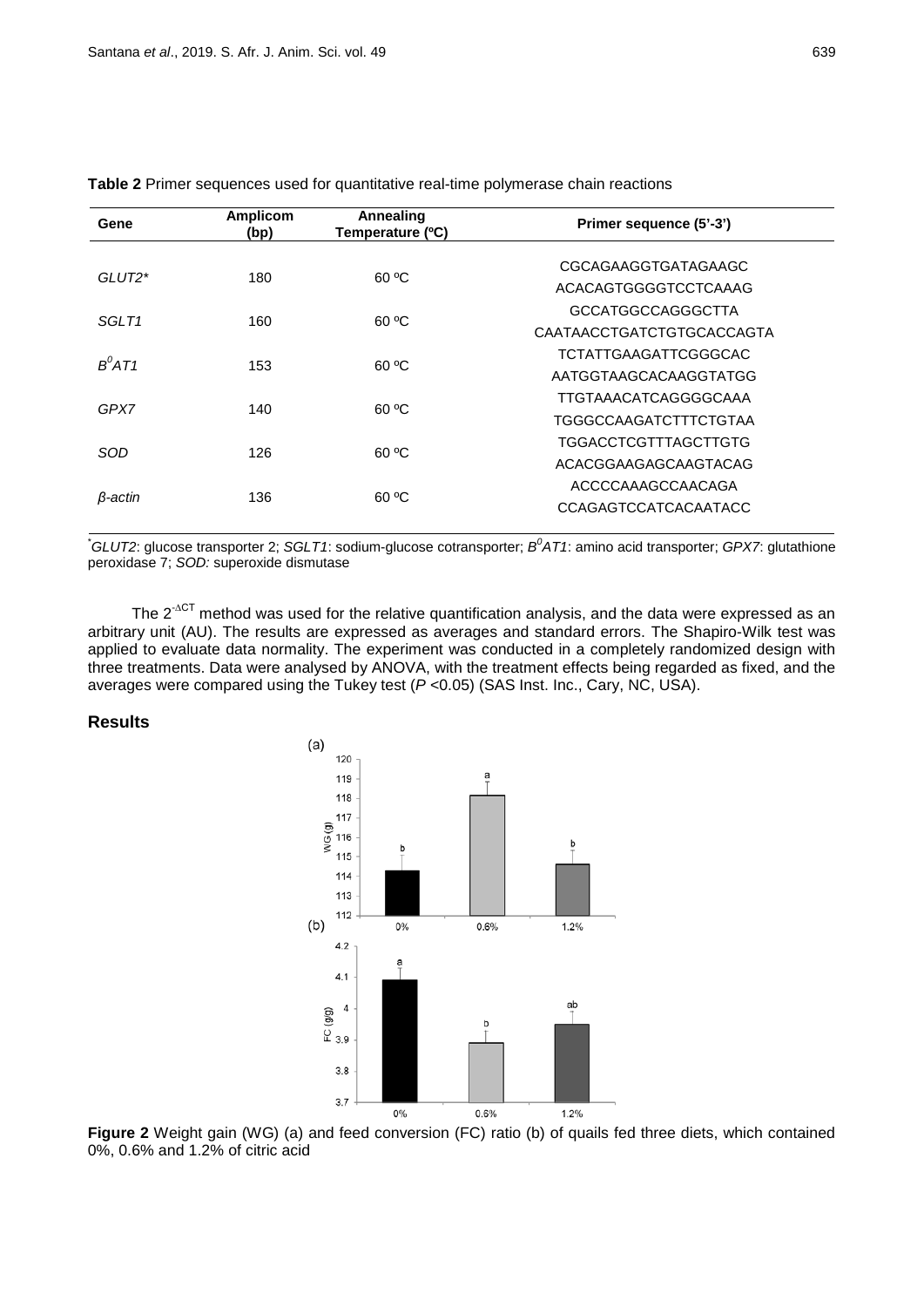The results of weight gain and feed conversion are presented in Figures 2a and 2b, respectively. The greatest weight gain ( $P = 0.0251$ ) and the lowest feed conversion ( $P = 0.0012$ ) were observed in animals fed 0.6% of citric acid supplemented diet. There was no difference between quails receiving the 0% and 1.2% of citric acid in their diets. There was no significant effect of diet on feed intake (0% = 462.0, 0.6% = 467.1 and 1.2% of citric acid supplementation =  $463.6$  g AU).

The results of *SGLT1* and  $B^0$ AT1 gene expression are presented in Figures 3a and 3b, respectively. The greatest expression of the *SGLT1* gene was observed in quails fed 1.2% of citric acid supplementation (0.120 AU,  $P$  <0.0001). Animals fed diets containing citric acid showed a higher ( $P = 0.0003$ ) B<sup>0</sup>AT1 gene expression than quails fed the 0% citric acid diet.



**Figure 3** *Sodium-glucose cotransporter (SGLT1)* (a) and *amino acid transporter (B<sup>0</sup>AT1)* (b) gene expression in duodenum of quails fed three diets, namely 0%, 0.6% and 1.2% citric acid

Quails fed 1.2% of citric acid supplementation had the lowest *SOD* gene expression (0.3455 AU, *P* <0.0001) (Figure 4a). Animals fed diets with both levels of citric acid supplementation showed lower *GPX7* gene expression than quails fed the 0% citric acid diet (Figure 4b).

The treatments did not influence the *GLUT2* gene expression (0% = 0.0017, 0.6% = 0.0018, and 1.2% of citric acid supplementation  $= 0.020$  AU).

### **Discussion**

Citric acid has been shown to improve the development of the poultry by altering the intestinal histomorphology by increasing the villi height, and therefore the absorptive area (Adil *et al*., 2010). Citric acid affects the GIT immune response (Rodríguez-Lecompte *et al*., 2012) and has an effect on the microbial population in the GIT. The reduction in microbial growth may be related to lower metabolic demands for the tract, thus increasing the availability of nutrients for the host (Hassan *et al*., 2016). In this study, it was observed that quails fed 0.6% citric acid supplementation had a 4.5% higher weight gain and a 3% better feed conversion ratio than the control. Since there is no diet effect on feed intake, these results can be associated with greater efficiency in the processes of digestion and absorption of nutrients. This could be owing in part to a higher expression of *SGLT1* and  $B^0$ AT1 genes that was observed in the duodenum of quails receiving citric acid supplementation. The intestinal mucosa of birds is arranged anatomically in villi and crypts to increase the area of absorption. The mucosa has cells that produce mucus, cells that produce hormones, and absorptive cells, namely enterocytes (Reece *et al*., 2015). In the lumen of the small intestine, peptides from protein digestion in the stomach and polysaccharides are broken down by pancreatic enzymes. Final digestion occurs in the brush border membrane by the digestive enzymes. The aminopeptidase enzyme cleaves amino acids at the N-terminus of polypeptides, and sucrose-isomaltase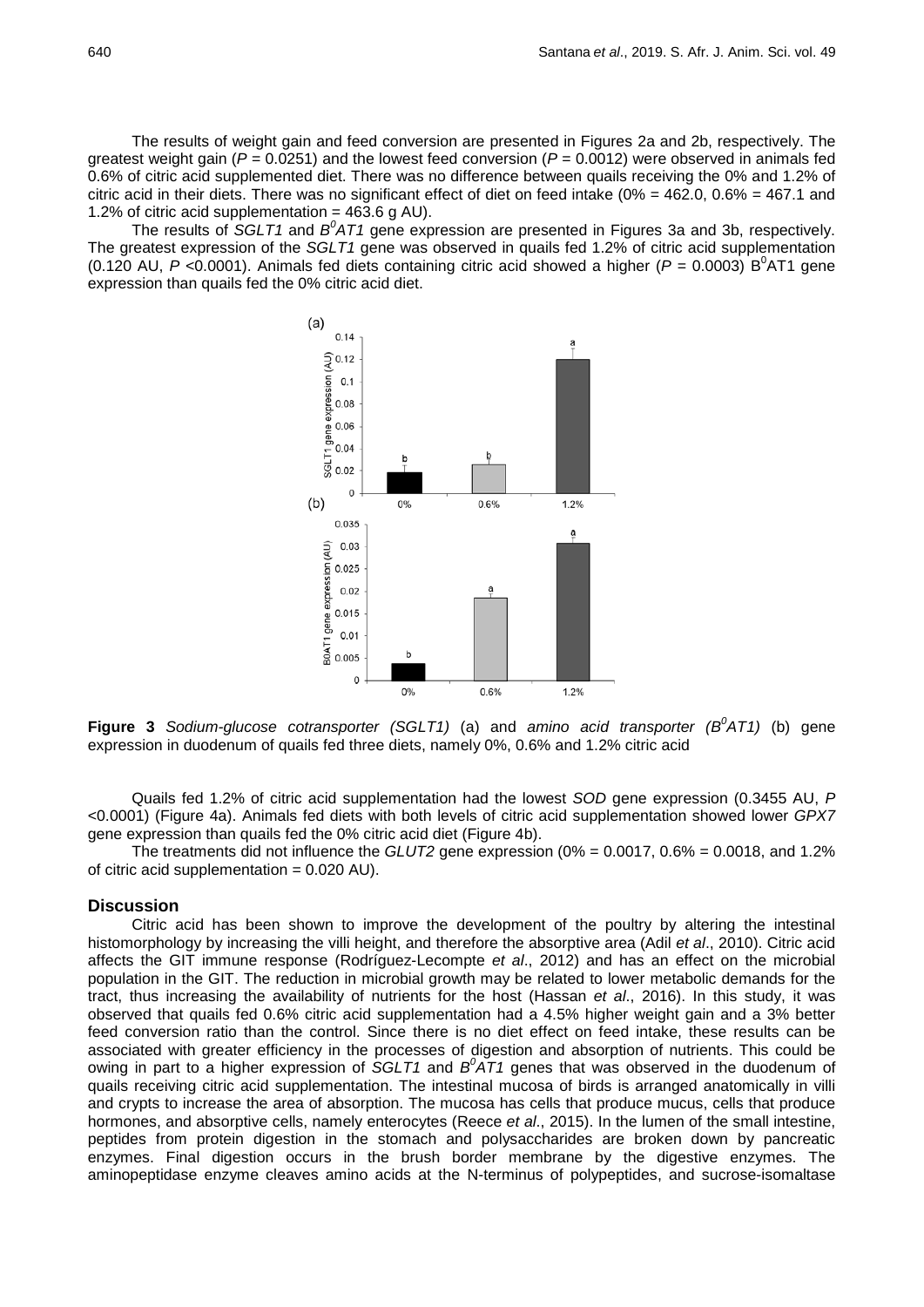cleaves sucrose and isomaltose into glucose and fructose in the membrane. Absorption occurs in the enterocyte apical membrane by specific transporters (Su *et al*., 2014).



**Figure 4** *Superoxide dismutase (SOD)* (a) and *glutathione peroxidase 7 (GPX7)* (b) gene expression in duodenum of quails receiving diets containing 0%, 0.6% or 1.2% citric acid

Glucose is absorbed by the active transport Na<sup>+</sup>dependent, sodium glucose cotransporter, SGLT1. Glucose leaves the cell into blood by facilitated diffusion through the GLUT2 in the basolateral membrane, or by independent processes (Mueckler & Thorens, 2013). Gilbert *et al*. (2007) evaluated the expression of intestinal transporters by absolute quantification, and observed that quantities of *GLUT2* mRNA increased with age. However, *GLUT2* was the least expressed gene compared with the other sugar transporters, 60 to 2300 molecules of *GLUT2* mRNA per nanogram of total RNA. Quantities of *SGLT1* mRNA ranged from 1200 to 63 300 molecules per nanogram of total RNA. This could be a reason for the current results. No effect of treatments on *GLUT2* gene expression was observed.

Small peptides and free amino acids are the products of protein digestion. The peptide carrier–  $H^+$ dependent, Pept 1, is responsible for the efficient absorption of di-and tri-peptides. The amino acids have specific carriers for absorption. Amino acid carriers can be classified according to the affinity with substrates, that is, anionic, neutral or cationic amino acids, and for the sodium dependence. Among these carriers, amino acid transporter B<sup>0</sup>AT1 is a neutral amino acid transporter that is sodium dependent, and is present in the brush border (Wu, 2013).

Studies showed that the expression of glucose and amino acids transporters may be influenced by age, the intestine segment (Miska *et al*., 2015), the line (Zeng *et al*., 2011) and even heat stress (Sun *et al*., 2015). Su *et al*. (2014) observed that birds infected with *Eimeria acervulina* showed lower expression not only of intestinal carriers but also of the antimicrobial peptide, LEAP2 (liver-expressed antimicrobial peptide 2). It is suggested that the lower expression of *LEAP2* could lead to a lower expression of amino acid transporters, resulting in a reduced intracellular amino acid pool, thus a lower energy source to infected cells, preventing replication of the pathogen. The observation of this result suggests that the greatest expression of intestinal carriers observed in the current study in citric acid-fed birds may be related to possible control of pathogenic bacteria in the birds.

Since the processes of digestion and absorption, which are influenced by the microorganisms, determine the capacity of the animal to convert the diet into muscle, perfect matches between the communities in the intestines and between the microorganisms and the host are essential for intestinal health, and thus for efficient development of the bird (Rinttilä & Apajalahti, 2013). Among other factors, the components of a diet have a large effect on the composition of the microbial population (Yeoman & White, 2014). Thus, additives such as organic acids have been studied as potential antimicrobial modulators. The beneficial action of acids may be due to i) the reduction in pH of the medium, which acts against the growth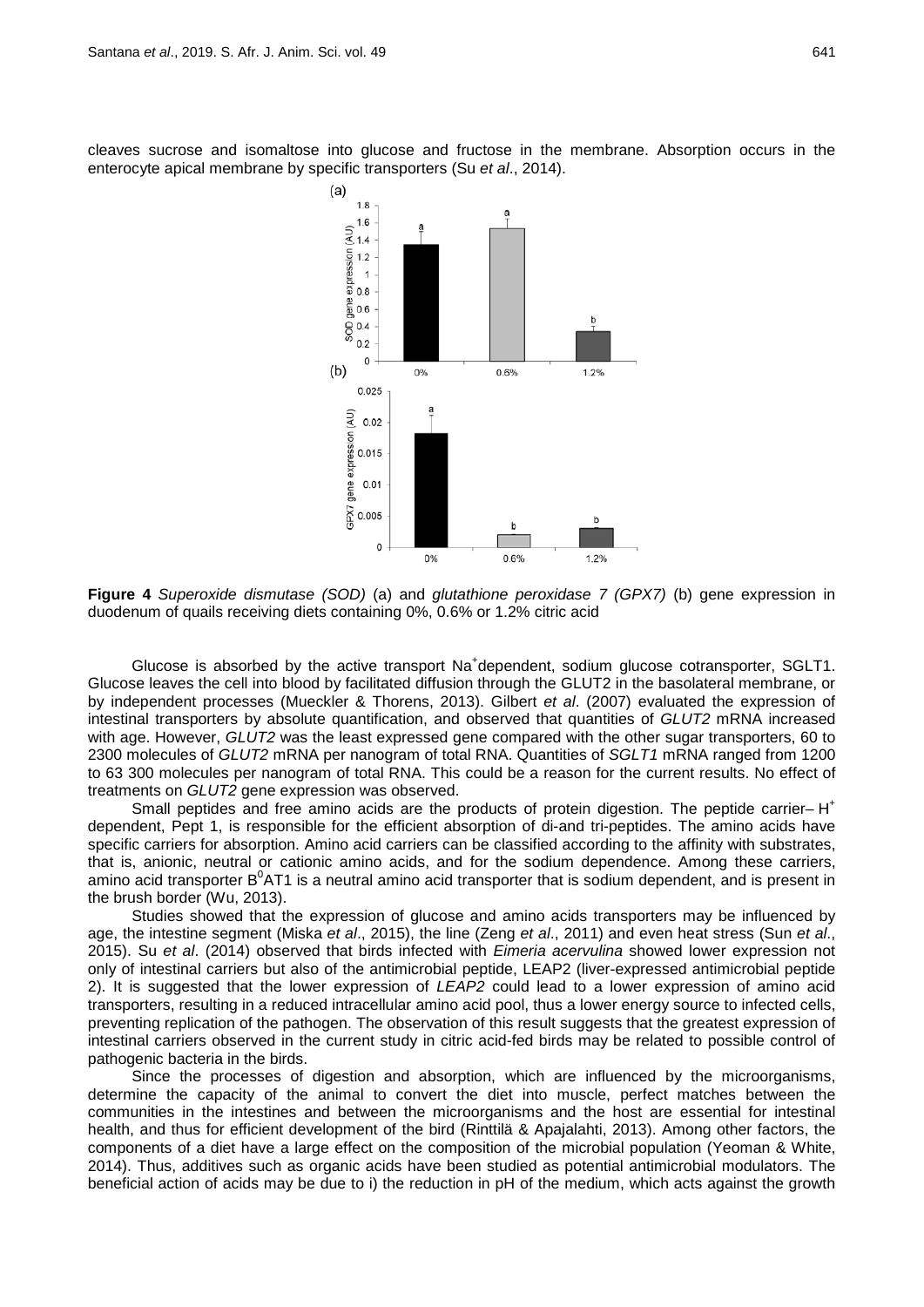of pathogenic bacteria, which are usually sensitive to acidic pH, such as *Escherichia coli* and Salmonella sp. (Milillo & Ricke, 2010), ii) the role of organic acids in increasing the beneficial communities, and iii) the improved pancreatic secretion, and thus digestion of nutrients (Dibner & Buttin, 2002), among others.

Studies that have been conducted to elucidate how microorganisms from the GIT may act in metabolic signalling, and thus in host response, showed that microbial-elicited ROS could act as a second messenger and trigger actions involved in growth, differentiation and motility of epithelial cells, and immune response in the host (Jones *et al*., 2012), which are important processes for GIT digestive and absorptive ability.

Reactive oxygen species include molecules with free radicals such as superoxide  $(O_2)$  and the hydroxyl radical (OH) and molecules non-radical, H<sub>2</sub>O<sub>2</sub>. The high production of ROS by non-phagocytic cells is usually associated with metabolic disorders. However, in the GIT, besides the signalizing function, ROS are crucial to the elimination of phagocytosed pathogens. Phagocytes recognize some bacteria through molecular patterns. Once phagocytized, these would be eliminated by the action of ROS that are produced in the respiratory burst. To maintain homeostasis and to combat harmful ROS effects, mucosal cells have antioxidant systems, such as SOD, catalase and thioredoxin enzymes, together with the glutathione complex. Thus, in the intestinal environment, phagocytes that eliminate pathogenic bacteria, use ROS, and antioxidants are responsible for neutralizing the ROS produced with this function (Paiva & Bozza, 2014).

Studies showed that the amount of ROS that is produced is influenced by the species of microorganism, not only by the amounts of microorganisms (Wu *et al.,* 2009). It was observed that animals that were fed citric acid in their diet, showed less expression of the genes related to antioxidant capacity, *SOD* and *GPX7,* suggesting that animals that receive citric acid could present lower amounts of bacteria, possibly pathogenic, which require lower ROS production for disposal, and thus less expression or activity of antioxidants to combat ROS.

In general, the current results show that citric acid supplementation may have caused a better intestinal environment in which more nutrients and energy were available to ensure greater feed efficiency. If the levels of supplementation are compared, although there was no difference in the feed conversion ratio and in the expression of  $B^0AT1$  and GPx7 genes between quails fed 0.6% and 1.2% of citric acid supplementation, birds fed 0.6% of citric acid had the highest weight gain. According to Islam *et al.* (2012), the inclusion of citric acid in lower doses would be useful for sanitary aspects and gut health, resulting in decreased colonization of pathogens and production of toxic metabolites. These authors recommend up to 0.75% in pelleted feed and 0.5% in mash diets, with a safety margin of 6.0% in diets for broiler chickens. Additional studies are necessary to better understand the effect of various levels of citric acid supplementation on the metabolism of quails.

#### **Conclusion**

Quails receiving citric acid in their diets showed less expression of genes related to antioxidant capacity, increased expression of the *SGLT1* gene, which is responsible for glucose absorption, and increased expression of the gene  $B^0$ AT1, which is responsible for the absorption of amino acids. These results may have contributed to the greater weight gain and lower feed intake that were observed in birds fed diets supplemented with 0.6% citric acid.

#### **Acknowledgements**

This study was financially supported by the National Council for Scientific and Technological Development – CNPq, Brazil. This study was financed in part by the Coordenação de Aperfeiçoamento de Pessoal de Nível Superior - Brasil (CAPES) - Finance Code 001.

### **Authors' Contributions**

APDV and TPS designed the study, conducted the laboratory analysis and did the final drafting. JASJ, MSB, CSN, carried out the laboratory analysis and manuscript drafting. ASN, COB and GMOJ conducted the animal experiment and manuscript drafting. LTB and EG carried out the data analysis and manuscript drafting.

#### **Conflict of Interest Declaration**

The authors declare that they have no competing interests.

### **References**

- Adil, S., Banday, T., Bhat, G.A., Mir, M.S. & Rehman, M., 2010. Effect of dietary supplementation of organic acids on performance, intestinal histomorphology, and serum biochemistry of broiler chicken. Vet. Med. Int. doi: [http://dx.doi.org/10.4061/2010/479485.](http://dx.doi.org/10.4061/2010/479485)
- Brestoff, J.R. & Artis, D., 2013. Commensal bacteria at the interface of host metabolism and the immune system. Nat. Immunol. 14, 676-684.
- [Dibner,](http://japr.oxfordjournals.org/search?author1=J.+J.+Dibner&sortspec=date&submit=Submit) J.J. & [Buttin,](http://japr.oxfordjournals.org/search?author1=P.+Buttin&sortspec=date&submit=Submit) P., 2002. Use of organic acids as a model to study the impact of gut microflora on nutrition and metabolism. J. Appl. Poult. Res. 11, 453-463.